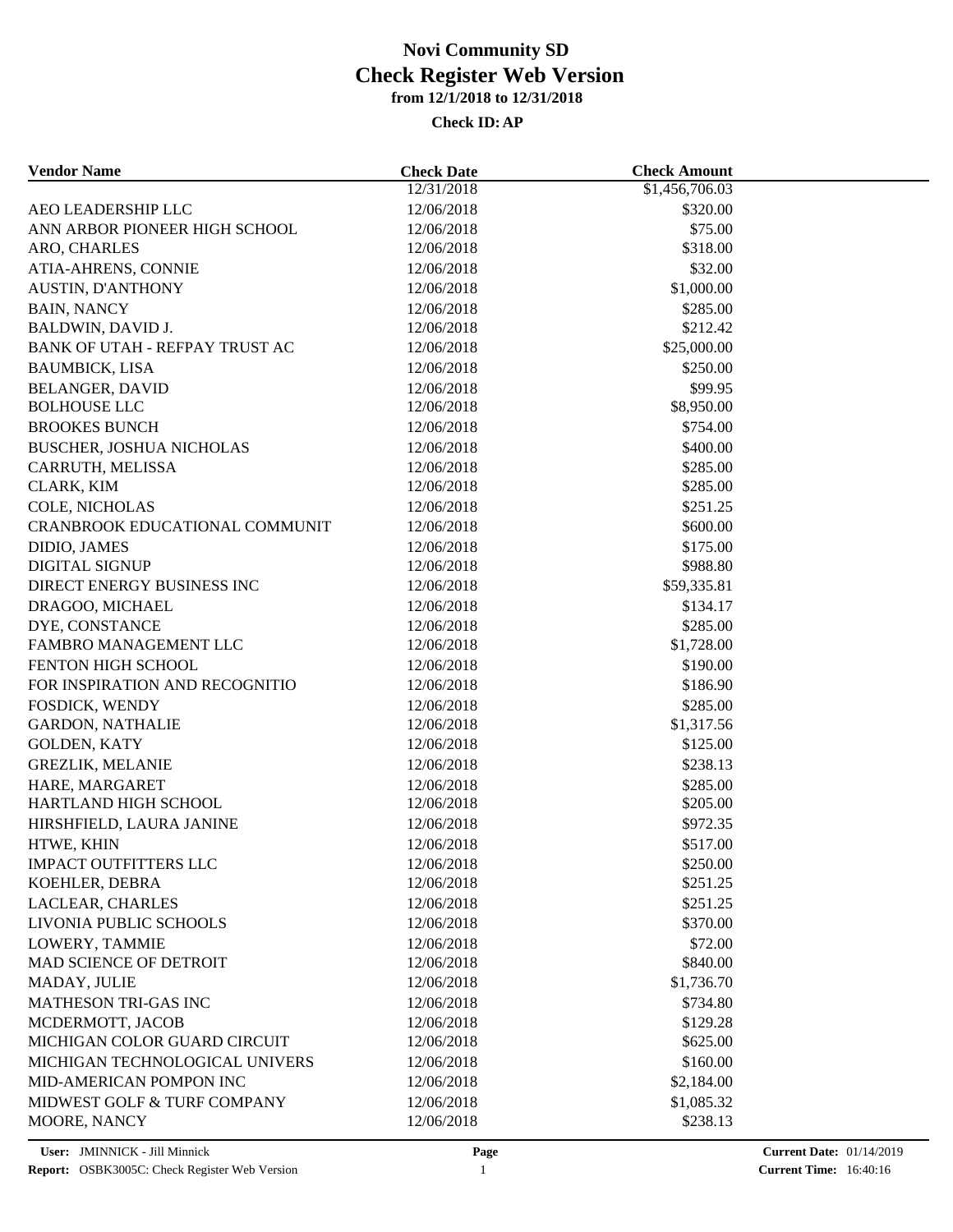| <b>Vendor Name</b>                                          | <b>Check Date</b> | <b>Check Amount</b> |  |
|-------------------------------------------------------------|-------------------|---------------------|--|
| <b>NEFF MOTIVATION INC</b>                                  | 12/06/2018        | \$2,473.92          |  |
| NIZOL, LAUREN                                               | 12/06/2018        | \$1,014.87          |  |
| NOVI PUBLIC LIBRARY                                         | 12/06/2018        | \$5,000.00          |  |
| OFILI, ALEXANDER                                            | 12/06/2018        | \$64.45             |  |
| PARASURAMUNI, SRIRAMACHANDRA                                | 12/06/2018        | \$786.71            |  |
| PAS, MANDY                                                  | 12/06/2018        | \$30.00             |  |
| PLANTE & MORAN PLLC                                         | 12/06/2018        | \$46,250.00         |  |
| PRESIDIO NETWORKED SOLUTIONS L                              | 12/06/2018        | \$6,560.00          |  |
| PRESS ASSOCIATION INCOR.                                    | 12/06/2018        | \$6,617.72          |  |
| REEVES, LISA                                                | 12/06/2018        | \$238.13            |  |
| REJUVENATION FITNESS                                        | 12/06/2018        | \$1,250.00          |  |
| <b>RELIABLE DELIVERY</b>                                    | 12/06/2018        | \$1,781.25          |  |
| ROOSE, WILLIAM                                              | 12/06/2018        | \$251.25            |  |
| ROSEN, NORIKO                                               | 12/06/2018        | \$522.94            |  |
| <b>SALEM HIGH SCHOOL</b>                                    | 12/06/2018        | \$200.00            |  |
| SANDRA BIONDO & ASSOCIATES LLC                              | 12/06/2018        | \$3,000.00          |  |
| <b>SARLUND, RICH</b>                                        | 12/06/2018        | \$616.90            |  |
| <b>SCHMID, PAUL</b>                                         | 12/06/2018        | \$43.47             |  |
|                                                             | 12/06/2018        | \$251.25            |  |
| SCHRINER, STEPHANIE<br><b>SEG WORKERS COMPENSATION FUND</b> | 12/06/2018        | \$9,618.00          |  |
|                                                             |                   |                     |  |
| SEIDMAN, RISA                                               | 12/06/2018        | \$238.13            |  |
| STARK, KEN                                                  | 12/06/2018        | \$90.00             |  |
| THRUN LAW FIRM P.C.                                         | 12/06/2018        | \$5,657.50          |  |
| TOFILSKI, WILLIAM RAYMOND                                   | 12/06/2018        | \$2,090.00          |  |
| TREDROC TIRE SERVICES LLC                                   | 12/06/2018        | \$4,398.59          |  |
| TUMBLE BUNNIES GYMNASTICS INC                               | 12/06/2018        | \$243.00            |  |
| <b>WENGER CORPORATION</b>                                   | 12/06/2018        | \$3,410.00          |  |
| WHITMORE LAKE HIGH SCHOOL                                   | 12/06/2018        | \$150.00            |  |
| <b>CHAPTER 13 TRUSTEE</b>                                   | 12/10/2018        | \$50.00             |  |
| <b>MEFSA</b>                                                | 12/10/2018        | \$127.35            |  |
| <b>MISDU</b>                                                | 12/10/2018        | \$1,729.00          |  |
| PENNSYLVANIA HIGHER ED ASSISTA                              | 12/10/2018        | \$127.80            |  |
| PIONEER CREDIT RECOVERY INC.                                | 12/10/2018        | \$38.46             |  |
| UNITED STATES TREASURY                                      | 12/10/2018        | \$62.00             |  |
| 21ST CENTURY MEDIA NEWSPAPER L                              | 12/13/2018        | \$1,038.25          |  |
| ALL AMERICAN EMBROIDERY                                     | 12/13/2018        | \$1,400.00          |  |
| AT&T                                                        | 12/13/2018        | \$1,212.93          |  |
| <b>AT&amp;T MOBILITY</b>                                    | 12/13/2018        | \$975.76            |  |
| AVENTRIC TECHNOLOGIES LLC                                   | 12/13/2018        | \$390.00            |  |
| <b>BEDFORD, JULIE</b>                                       | 12/13/2018        | \$270.66            |  |
| BIRMINGHAM PUBLIC SCHOOLS                                   | 12/13/2018        | \$4,609.26          |  |
| <b>BLACHA, JOHN</b>                                         | 12/13/2018        | \$560.00            |  |
| <b>BLUE LAKES CHARTERS &amp; TOURS</b>                      | 12/13/2018        | \$2,450.00          |  |
| CARLINI, LAUREN                                             | 12/13/2018        | \$215.82            |  |
| <b>CHARTWELLS DINING SERVICES</b>                           | 12/13/2018        | \$182,482.26        |  |
| <b>CINTAS CORPORATION #31</b>                               | 12/13/2018        | \$306.38            |  |
| <b>CONSUMERS ENERGY</b>                                     | 12/13/2018        | \$11,956.58         |  |
| <b>CUMMINS BRIDGEWAY LLC</b>                                | 12/13/2018        | \$1,268.78          |  |
|                                                             |                   |                     |  |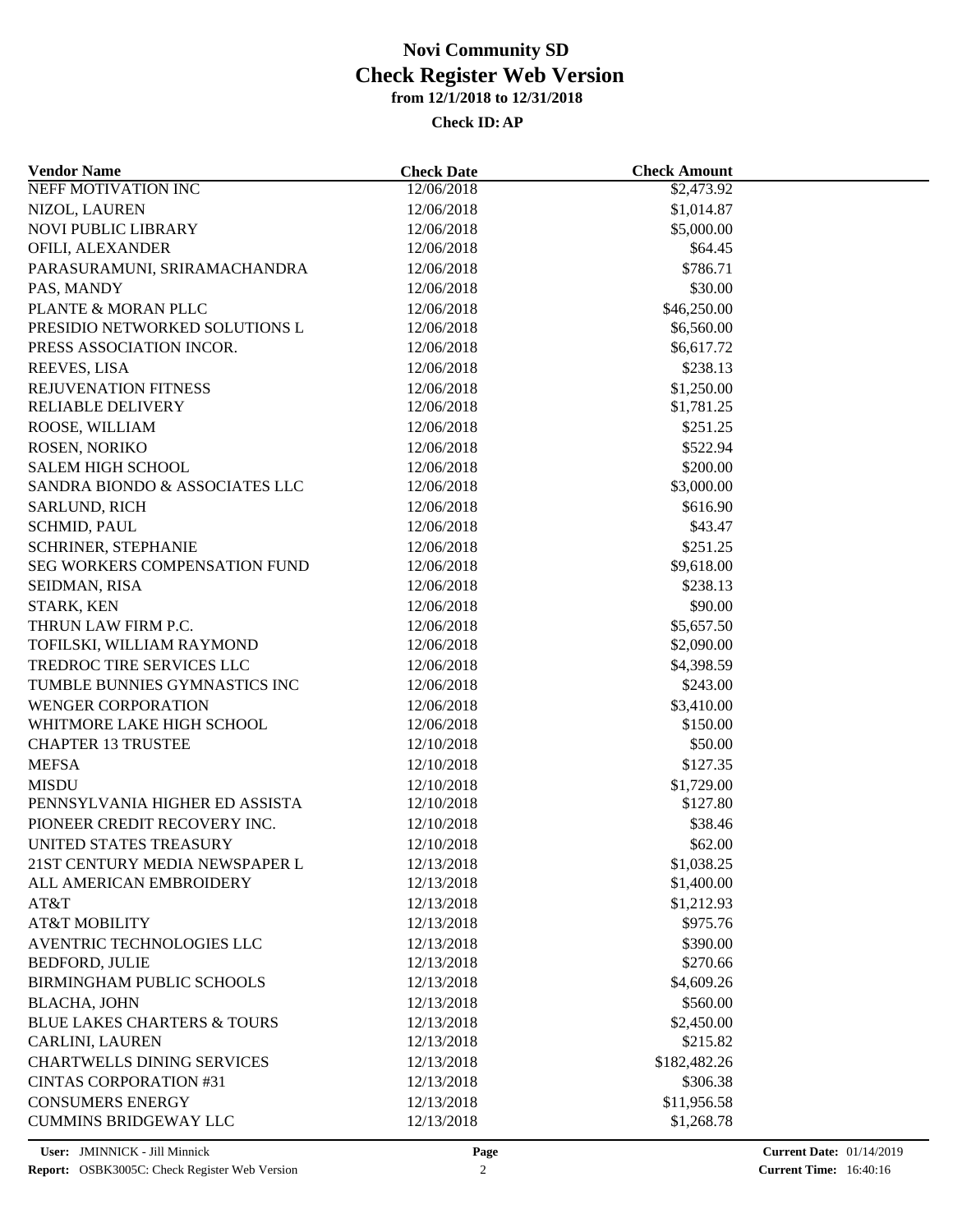| <b>Vendor Name</b>                        | <b>Check Date</b> | <b>Check Amount</b> |  |
|-------------------------------------------|-------------------|---------------------|--|
| DAMON, ERIN                               | 12/13/2018        | \$12.99             |  |
| DEAF COMMUNITY ADVOCACY NETWOR            | 12/13/2018        | \$2,105.25          |  |
| DIGITAL AGE TECHNOLOGIES INC              | 12/13/2018        | \$5,996.66          |  |
| <b>ECA SCIENCE KIT SERVICES</b>           | 12/13/2018        | \$52,093.07         |  |
| EDF ENERGY SERVICES LLC                   | 12/13/2018        | \$31,751.10         |  |
| <b>EIDEX LLC</b>                          | 12/13/2018        | \$14,354.00         |  |
| <b>ENVIRO-CLEAN SERVICES INC</b>          | 12/13/2018        | \$4,544.10          |  |
| GERALT, RANDALL PAUL                      | 12/13/2018        | \$530.00            |  |
| <b>GIBSON, PAMELA</b>                     | 12/13/2018        | \$68.81             |  |
| <b>GLASS CITY FOOD SERVICE INC</b>        | 12/13/2018        | \$254.60            |  |
| <b>GRANT, JANET OR TODD</b>               | 12/13/2018        | \$146.06            |  |
| <b>GREBINSKI, KRISTEN</b>                 | 12/13/2018        | \$1,520.00          |  |
| HEARN, STACY                              | 12/13/2018        | \$40.00             |  |
| HENDERSON, MELISSA                        | 12/13/2018        | \$60.89             |  |
| HICKEY, SAMANTHA                          | 12/13/2018        | \$300.00            |  |
| HOCKING, MARY                             | 12/13/2018        | \$362.48            |  |
| HOFFMAN, RHONDA                           | 12/13/2018        | \$64.00             |  |
| HOLLAND BUS COMPANY                       | 12/13/2018        | \$598.65            |  |
| <b>INTEGRITY TESTING &amp; SAFETY ADM</b> | 12/13/2018        | \$335.00            |  |
| <b>INTERIM HOME HEALTHCARE OF OAK</b>     | 12/13/2018        | \$8,140.00          |  |
| <b>INTERNATIONAL BACCALAUREATE OR</b>     | 12/13/2018        | \$13,838.00         |  |
| <b>IROQUOIS CLUB</b>                      | 12/13/2018        | \$280.00            |  |
| <b>JETHAWA, PRAVIN</b>                    | 12/13/2018        | \$215.90            |  |
| JODOIN, DEBRA                             | 12/13/2018        | \$1,409.35          |  |
| <b>JUMP START DJ'S</b>                    | 12/13/2018        | \$95.00             |  |
| KASPER, KELLY                             | 12/13/2018        | \$300.00            |  |
| <b>KERR, MARSHA</b>                       | 12/13/2018        | \$220.00            |  |
| KRALL, WILLIAM                            | 12/13/2018        | \$75.00             |  |
| <b>LAB-AIDS INC</b>                       | 12/13/2018        | \$7,571.95          |  |
| <b>LAWSON PRODUCTS INC</b>                | 12/13/2018        | \$259.94            |  |
| LIFE INSURANCE COMPANY OF NORT            | 12/13/2018        | \$20,441.83         |  |
| MALBON, JOANNE M.                         | 12/13/2018        | \$294.08            |  |
| MATHESON TRI-GAS INC                      | 12/13/2018        | \$108.55            |  |
| MATT WILHELM INC                          | 12/13/2018        | \$1,400.00          |  |
| MIAT COLLEGE OF TECHNOLOGY                | 12/13/2018        | \$650.08            |  |
| MILLINGTON COMMUNITY SCHOOLS              | 12/13/2018        | \$175.00            |  |
| MINNICK, JILL                             | 12/13/2018        | \$135.28            |  |
|                                           |                   |                     |  |
| NICHOLS PAPER & SUPPLY COMPANY            | 12/13/2018        | \$882.08            |  |
| NORTH AMERICAN SPIRIT ASSOCIAT            | 12/13/2018        | \$2,140.00          |  |
| <b>NOVI BOWL</b>                          | 12/13/2018        | \$5,378.00          |  |
| NOVI EDUCATIONAL FOUNDATION (N            | 12/13/2018        | \$960.15            |  |
| <b>NOVI ICE ARENA</b>                     | 12/13/2018        | \$7,458.50          |  |
| OAKLAND COUNTY HEALTH DIVISION            | 12/13/2018        | \$86.00             |  |
| OAKLAND UNIVERSITY                        | 12/13/2018        | \$650.08            |  |
| <b>OSSAIMEE, FARAH</b>                    | 12/13/2018        | \$57.08             |  |
| PEDIATRIC HEALTH CONSULTANTS I            | 12/13/2018        | \$39,696.89         |  |
| PETZ, KELLY                               | 12/13/2018        | \$131.70            |  |
| PLEET, JENNIFER                           | 12/13/2018        | \$43.85             |  |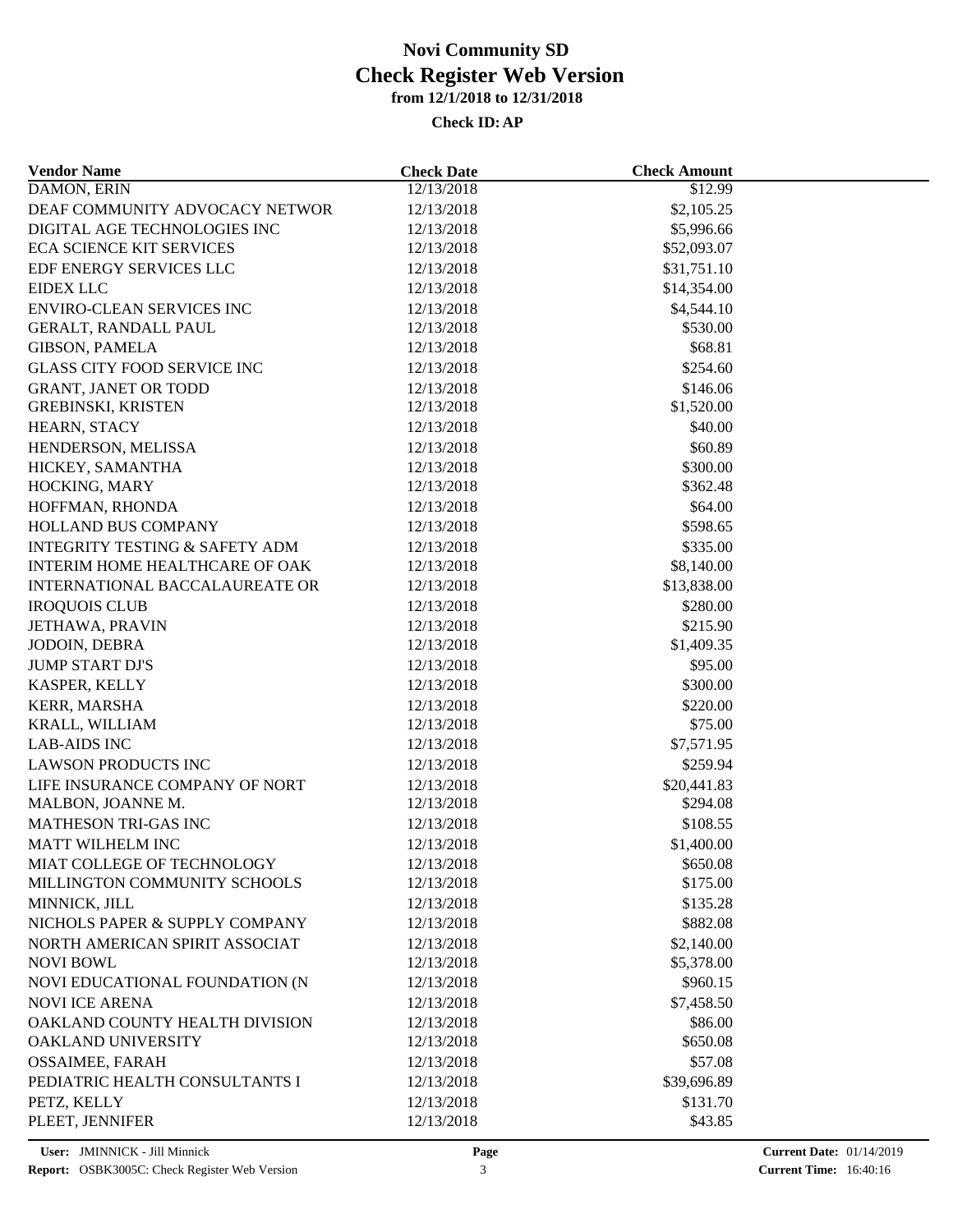| <b>Vendor Name</b>                      | <b>Check Date</b>        | <b>Check Amount</b> |  |
|-----------------------------------------|--------------------------|---------------------|--|
| PRINTNOLOGY INC                         | 12/13/2018               | \$170.00            |  |
| PRISBY, NANCY                           | 12/13/2018               | \$146.48            |  |
| PTD TECHNOLOGY                          | 12/13/2018               | \$520.00            |  |
| RAJAGOPALAN, DHEEPA                     | 12/13/2018               | \$207.40            |  |
| RATHOD, MANISHA                         | 12/13/2018               | \$21.19             |  |
| RONNING, ADAM                           | 12/13/2018               | \$300.00            |  |
| SECREST WARDLE LYNCH HAMPTON T          | 12/13/2018               | \$122.52            |  |
| SEG WORKERS COMPENSATION FUND           | 12/13/2018               | \$19,864.00         |  |
| <b>STATE OF MICHIGAN</b>                | 12/13/2018               | \$150.00            |  |
| SURE RIDE TRANSPORATION LLC             | 12/13/2018               | \$1,050.00          |  |
| TOTAL PERFORMANCE TRAINING CEN          | 12/13/2018               | \$1,018.00          |  |
| TREDROC TIRE SERVICES LLC               | 12/13/2018               | \$2,370.30          |  |
| <b>US FOODS INC</b>                     | 12/13/2018               | \$328.12            |  |
| VAN EIZENGA, JAMES                      | 12/13/2018               | \$1,404.00          |  |
| VELLUCCI, MARK ANDREW                   | 12/13/2018               | \$191.40            |  |
| VESCO OIL CORPORATION                   | 12/13/2018               | \$240.00            |  |
| WILKINS, RENEE                          | 12/13/2018               | \$22.35             |  |
| A PARTS WAREHOUSE                       | 12/19/2018               | \$443.00            |  |
| ACKERMAN, MARINA                        | 12/19/2018               | \$23.69             |  |
| ALSPAUGH, ANDREA                        | 12/19/2018               | \$15.68             |  |
| AMERICAN HEART ASSOCIATION              | 12/19/2018               | \$974.75            |  |
| <b>ANDYMARK INC</b>                     | 12/19/2018               | \$277.57            |  |
| ARTISTIC ATTITUDES LLC                  | 12/19/2018               | \$150.00            |  |
| AT&T                                    | 12/19/2018               | \$2,641.08          |  |
| <b>BABA LANGUAGE SERVICES</b>           | 12/19/2018               | \$140.00            |  |
| <b>BELANGER, DAVID</b>                  | 12/19/2018               | \$84.13             |  |
| BEYER, TODD                             | 12/19/2018               | \$770.00            |  |
| BIANCO MOTORCOACH CHARTER               | 12/19/2018               | \$4,172.00          |  |
| <b>BRIGHTON HIGH SCHOOL</b>             | 12/19/2018               | \$125.00            |  |
| <b>BROOKES BUNCH</b>                    | 12/19/2018               | \$1,218.50          |  |
| <b>BURRY, ASHLEIGH</b>                  |                          | \$16.12             |  |
| <b>CINTAS CORPORATION #31</b>           | 12/19/2018<br>12/19/2018 | \$447.52            |  |
| CIOLLI, LISA                            | 12/19/2018               | \$283.50            |  |
| CITY OF NOVI WATER & SEWER DEP          | 12/19/2018               |                     |  |
|                                         |                          | \$5,452.45          |  |
| <b>CLASSROOM ANTICS</b><br>COOPER, ALEC | 12/19/2018               | \$1,800.00          |  |
|                                         | 12/19/2018<br>12/19/2018 | \$14.99             |  |
| COTTER, ALEXA                           |                          | \$132.98            |  |
| <b>CUMMINS BRIDGEWAY LLC</b>            | 12/19/2018               | \$643.92            |  |
| DIGITAL AGE TECHNOLOGIES INC            | 12/19/2018               | \$6,836.99          |  |
| DOSHI, HEMALI                           | 12/19/2018               | \$32.94             |  |
| <b>DUTHIE, KAREN</b>                    | 12/19/2018               | \$46.60             |  |
| EDDIE EDGAR AND DEVONAIRE ICE           | 12/19/2018               | \$225.00            |  |
| FAMBRO MANAGEMENT LLC                   | 12/19/2018               | \$2,976.00          |  |
| <b>FOUNDATIONS OF CREATIVE VISION</b>   | 12/19/2018               | \$1,311.00          |  |
| FUN SERVICES OF MICHIGAN INC            | 12/19/2018               | \$3,358.75          |  |
| <b>GAMI, RAMUL</b>                      | 12/19/2018               | \$226.10            |  |
| <b>GANDI, KIRAN</b>                     | 12/19/2018               | \$2,159.52          |  |
| <b>GOODWILL INDUSTRIES OF GREATER</b>   | 12/19/2018               | \$8,103.98          |  |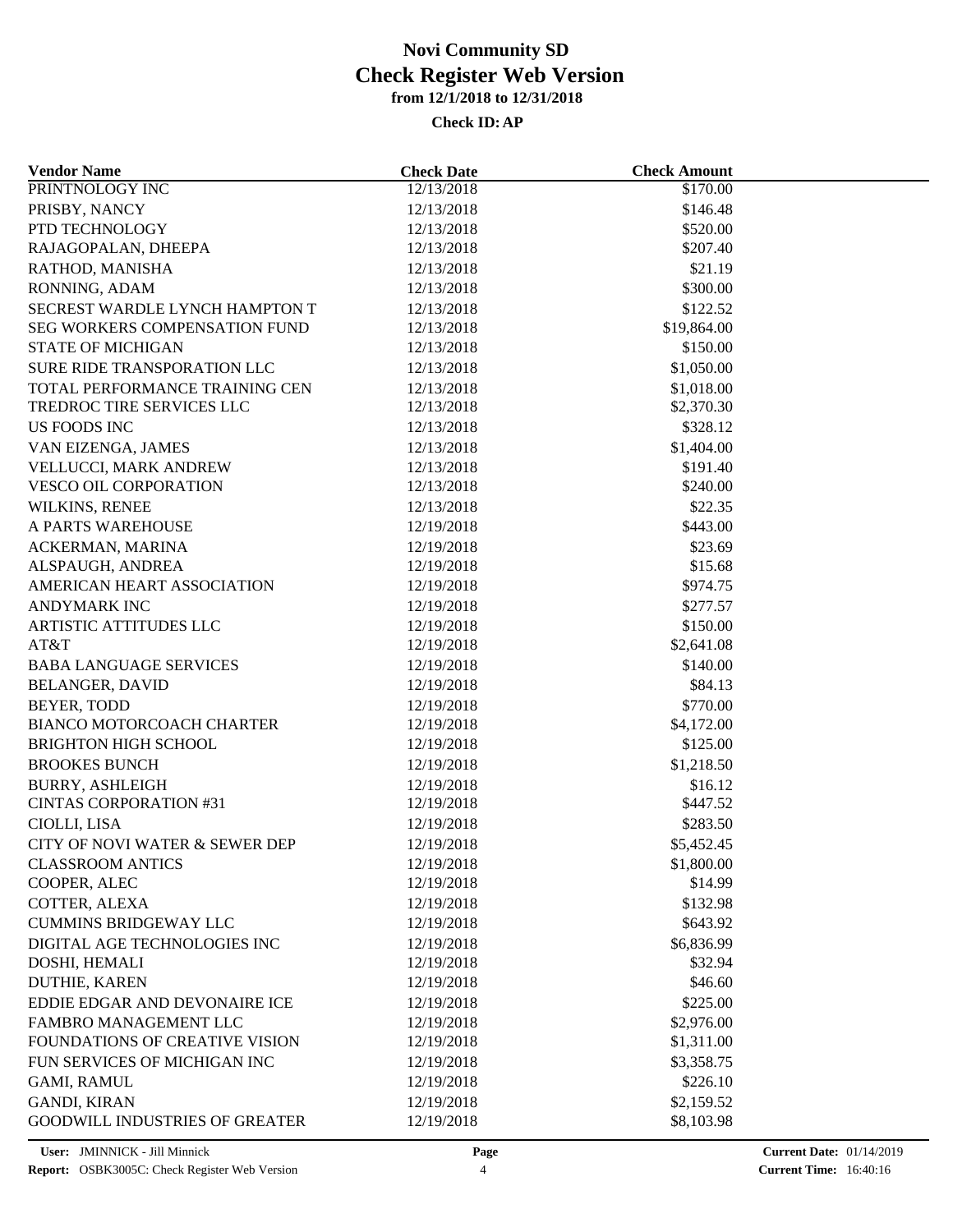| <b>GRIESINGER, SHERRY</b><br>12/19/2018<br>\$73.51<br>\$25.47<br>GRUNDSTROM, JENNA<br>12/19/2018<br>HOCKING, MARY<br>12/19/2018<br>\$264.00<br>HOLLAND BUS COMPANY<br>\$642.99<br>12/19/2018<br>HUANG, CHRIS<br>12/19/2018<br>\$1,309.83<br>INTERIM HOME HEALTHCARE OF OAK<br>12/19/2018<br>\$2,433.75<br>\$26.94<br>JANTZ, ANGELA<br>12/19/2018<br>\$100.37<br><b>JONES, LAURIE</b><br>12/19/2018<br>\$25.00<br>KINOSHITA, NAOKI OR AYAKA<br>12/19/2018<br>KOLC, SARA<br>\$933.22<br>12/19/2018<br>KOZLOWSKI, KIMBERLY<br>\$55.84<br>12/19/2018<br>LAKE ORION HIGH SCHOOL<br>\$200.00<br>12/19/2018<br>LB GOLF LLC<br>12/19/2018<br>\$1,280.00<br>LEISURE UNLIMITED LLC<br>12/19/2018<br>\$144.00<br>LEVIN, NEAL<br>\$360.00<br>12/19/2018<br>LIM-ARENA, DEBORAH<br>12/19/2018<br>\$1,113.20<br>MAD SCIENCE OF DETROIT<br>\$840.00<br>12/19/2018<br>MARTINEZ, SERGIO<br>\$80.05<br>12/19/2018<br>\$51.40<br>MAYNARD, JENNA<br>12/19/2018<br>MICHIGAN ASSOCIATION OF SCHOOL<br>\$4,300.00<br>12/19/2018<br>\$735.00<br>MITTEN ROOTZ/HYSTYX<br>12/19/2018<br>MOORE, JANELLE<br>12/19/2018<br>\$599.91<br>MUDIGAL, ANIL<br>12/19/2018<br>\$1,848.56<br>MUETING, JOANN M.<br>12/19/2018<br>\$13.08<br>\$138.80<br>NORTH, JOANNE<br>12/19/2018<br>NORTHEY, LISA<br>12/19/2018<br>\$564.00<br>NOVI CHAMBER OF COMMERCE<br>\$685.00<br>12/19/2018<br><b>NOVI HIGH SCHOOL BAND BOOSTERS</b><br>12/19/2018<br>\$1,705.40<br>ONYX WELLNESS LLC<br>12/19/2018<br>\$624.00<br>PANYAM, VENKAT<br>12/19/2018<br>\$600.00 |  |
|-------------------------------------------------------------------------------------------------------------------------------------------------------------------------------------------------------------------------------------------------------------------------------------------------------------------------------------------------------------------------------------------------------------------------------------------------------------------------------------------------------------------------------------------------------------------------------------------------------------------------------------------------------------------------------------------------------------------------------------------------------------------------------------------------------------------------------------------------------------------------------------------------------------------------------------------------------------------------------------------------------------------------------------------------------------------------------------------------------------------------------------------------------------------------------------------------------------------------------------------------------------------------------------------------------------------------------------------------------------------------------------------------------------------------------------------------------------------------------------------------------------|--|
|                                                                                                                                                                                                                                                                                                                                                                                                                                                                                                                                                                                                                                                                                                                                                                                                                                                                                                                                                                                                                                                                                                                                                                                                                                                                                                                                                                                                                                                                                                             |  |
|                                                                                                                                                                                                                                                                                                                                                                                                                                                                                                                                                                                                                                                                                                                                                                                                                                                                                                                                                                                                                                                                                                                                                                                                                                                                                                                                                                                                                                                                                                             |  |
|                                                                                                                                                                                                                                                                                                                                                                                                                                                                                                                                                                                                                                                                                                                                                                                                                                                                                                                                                                                                                                                                                                                                                                                                                                                                                                                                                                                                                                                                                                             |  |
|                                                                                                                                                                                                                                                                                                                                                                                                                                                                                                                                                                                                                                                                                                                                                                                                                                                                                                                                                                                                                                                                                                                                                                                                                                                                                                                                                                                                                                                                                                             |  |
|                                                                                                                                                                                                                                                                                                                                                                                                                                                                                                                                                                                                                                                                                                                                                                                                                                                                                                                                                                                                                                                                                                                                                                                                                                                                                                                                                                                                                                                                                                             |  |
|                                                                                                                                                                                                                                                                                                                                                                                                                                                                                                                                                                                                                                                                                                                                                                                                                                                                                                                                                                                                                                                                                                                                                                                                                                                                                                                                                                                                                                                                                                             |  |
|                                                                                                                                                                                                                                                                                                                                                                                                                                                                                                                                                                                                                                                                                                                                                                                                                                                                                                                                                                                                                                                                                                                                                                                                                                                                                                                                                                                                                                                                                                             |  |
|                                                                                                                                                                                                                                                                                                                                                                                                                                                                                                                                                                                                                                                                                                                                                                                                                                                                                                                                                                                                                                                                                                                                                                                                                                                                                                                                                                                                                                                                                                             |  |
|                                                                                                                                                                                                                                                                                                                                                                                                                                                                                                                                                                                                                                                                                                                                                                                                                                                                                                                                                                                                                                                                                                                                                                                                                                                                                                                                                                                                                                                                                                             |  |
|                                                                                                                                                                                                                                                                                                                                                                                                                                                                                                                                                                                                                                                                                                                                                                                                                                                                                                                                                                                                                                                                                                                                                                                                                                                                                                                                                                                                                                                                                                             |  |
|                                                                                                                                                                                                                                                                                                                                                                                                                                                                                                                                                                                                                                                                                                                                                                                                                                                                                                                                                                                                                                                                                                                                                                                                                                                                                                                                                                                                                                                                                                             |  |
|                                                                                                                                                                                                                                                                                                                                                                                                                                                                                                                                                                                                                                                                                                                                                                                                                                                                                                                                                                                                                                                                                                                                                                                                                                                                                                                                                                                                                                                                                                             |  |
|                                                                                                                                                                                                                                                                                                                                                                                                                                                                                                                                                                                                                                                                                                                                                                                                                                                                                                                                                                                                                                                                                                                                                                                                                                                                                                                                                                                                                                                                                                             |  |
|                                                                                                                                                                                                                                                                                                                                                                                                                                                                                                                                                                                                                                                                                                                                                                                                                                                                                                                                                                                                                                                                                                                                                                                                                                                                                                                                                                                                                                                                                                             |  |
|                                                                                                                                                                                                                                                                                                                                                                                                                                                                                                                                                                                                                                                                                                                                                                                                                                                                                                                                                                                                                                                                                                                                                                                                                                                                                                                                                                                                                                                                                                             |  |
|                                                                                                                                                                                                                                                                                                                                                                                                                                                                                                                                                                                                                                                                                                                                                                                                                                                                                                                                                                                                                                                                                                                                                                                                                                                                                                                                                                                                                                                                                                             |  |
|                                                                                                                                                                                                                                                                                                                                                                                                                                                                                                                                                                                                                                                                                                                                                                                                                                                                                                                                                                                                                                                                                                                                                                                                                                                                                                                                                                                                                                                                                                             |  |
|                                                                                                                                                                                                                                                                                                                                                                                                                                                                                                                                                                                                                                                                                                                                                                                                                                                                                                                                                                                                                                                                                                                                                                                                                                                                                                                                                                                                                                                                                                             |  |
|                                                                                                                                                                                                                                                                                                                                                                                                                                                                                                                                                                                                                                                                                                                                                                                                                                                                                                                                                                                                                                                                                                                                                                                                                                                                                                                                                                                                                                                                                                             |  |
|                                                                                                                                                                                                                                                                                                                                                                                                                                                                                                                                                                                                                                                                                                                                                                                                                                                                                                                                                                                                                                                                                                                                                                                                                                                                                                                                                                                                                                                                                                             |  |
|                                                                                                                                                                                                                                                                                                                                                                                                                                                                                                                                                                                                                                                                                                                                                                                                                                                                                                                                                                                                                                                                                                                                                                                                                                                                                                                                                                                                                                                                                                             |  |
|                                                                                                                                                                                                                                                                                                                                                                                                                                                                                                                                                                                                                                                                                                                                                                                                                                                                                                                                                                                                                                                                                                                                                                                                                                                                                                                                                                                                                                                                                                             |  |
|                                                                                                                                                                                                                                                                                                                                                                                                                                                                                                                                                                                                                                                                                                                                                                                                                                                                                                                                                                                                                                                                                                                                                                                                                                                                                                                                                                                                                                                                                                             |  |
|                                                                                                                                                                                                                                                                                                                                                                                                                                                                                                                                                                                                                                                                                                                                                                                                                                                                                                                                                                                                                                                                                                                                                                                                                                                                                                                                                                                                                                                                                                             |  |
|                                                                                                                                                                                                                                                                                                                                                                                                                                                                                                                                                                                                                                                                                                                                                                                                                                                                                                                                                                                                                                                                                                                                                                                                                                                                                                                                                                                                                                                                                                             |  |
|                                                                                                                                                                                                                                                                                                                                                                                                                                                                                                                                                                                                                                                                                                                                                                                                                                                                                                                                                                                                                                                                                                                                                                                                                                                                                                                                                                                                                                                                                                             |  |
|                                                                                                                                                                                                                                                                                                                                                                                                                                                                                                                                                                                                                                                                                                                                                                                                                                                                                                                                                                                                                                                                                                                                                                                                                                                                                                                                                                                                                                                                                                             |  |
|                                                                                                                                                                                                                                                                                                                                                                                                                                                                                                                                                                                                                                                                                                                                                                                                                                                                                                                                                                                                                                                                                                                                                                                                                                                                                                                                                                                                                                                                                                             |  |
|                                                                                                                                                                                                                                                                                                                                                                                                                                                                                                                                                                                                                                                                                                                                                                                                                                                                                                                                                                                                                                                                                                                                                                                                                                                                                                                                                                                                                                                                                                             |  |
|                                                                                                                                                                                                                                                                                                                                                                                                                                                                                                                                                                                                                                                                                                                                                                                                                                                                                                                                                                                                                                                                                                                                                                                                                                                                                                                                                                                                                                                                                                             |  |
|                                                                                                                                                                                                                                                                                                                                                                                                                                                                                                                                                                                                                                                                                                                                                                                                                                                                                                                                                                                                                                                                                                                                                                                                                                                                                                                                                                                                                                                                                                             |  |
| PARAMESHWARAN, VISWANATHAN<br>12/19/2018<br>\$744.19                                                                                                                                                                                                                                                                                                                                                                                                                                                                                                                                                                                                                                                                                                                                                                                                                                                                                                                                                                                                                                                                                                                                                                                                                                                                                                                                                                                                                                                        |  |
| PAS, MANDY<br>12/19/2018<br>\$20.00                                                                                                                                                                                                                                                                                                                                                                                                                                                                                                                                                                                                                                                                                                                                                                                                                                                                                                                                                                                                                                                                                                                                                                                                                                                                                                                                                                                                                                                                         |  |
| <b>PEARSON</b><br>\$133.50<br>12/19/2018                                                                                                                                                                                                                                                                                                                                                                                                                                                                                                                                                                                                                                                                                                                                                                                                                                                                                                                                                                                                                                                                                                                                                                                                                                                                                                                                                                                                                                                                    |  |
| PENNYCUFF, LAURA<br>\$80.67<br>12/19/2018                                                                                                                                                                                                                                                                                                                                                                                                                                                                                                                                                                                                                                                                                                                                                                                                                                                                                                                                                                                                                                                                                                                                                                                                                                                                                                                                                                                                                                                                   |  |
| \$720.09<br>PITNEY BOWES GLOBAL FINANCIAL<br>12/19/2018                                                                                                                                                                                                                                                                                                                                                                                                                                                                                                                                                                                                                                                                                                                                                                                                                                                                                                                                                                                                                                                                                                                                                                                                                                                                                                                                                                                                                                                     |  |
| PITSCO INC<br>12/19/2018<br>\$0.84                                                                                                                                                                                                                                                                                                                                                                                                                                                                                                                                                                                                                                                                                                                                                                                                                                                                                                                                                                                                                                                                                                                                                                                                                                                                                                                                                                                                                                                                          |  |
| \$13.83<br>POSPESHIL, TOM<br>12/19/2018                                                                                                                                                                                                                                                                                                                                                                                                                                                                                                                                                                                                                                                                                                                                                                                                                                                                                                                                                                                                                                                                                                                                                                                                                                                                                                                                                                                                                                                                     |  |
| PROVIDENCE OCCUPATIONAL HEALTH<br>12/19/2018<br>\$134.00                                                                                                                                                                                                                                                                                                                                                                                                                                                                                                                                                                                                                                                                                                                                                                                                                                                                                                                                                                                                                                                                                                                                                                                                                                                                                                                                                                                                                                                    |  |
| RICE, JESSICA<br>\$47.50<br>12/19/2018                                                                                                                                                                                                                                                                                                                                                                                                                                                                                                                                                                                                                                                                                                                                                                                                                                                                                                                                                                                                                                                                                                                                                                                                                                                                                                                                                                                                                                                                      |  |
| RIEGLE TIMING CONSULTANTS LLC<br>\$4,510.00<br>12/19/2018                                                                                                                                                                                                                                                                                                                                                                                                                                                                                                                                                                                                                                                                                                                                                                                                                                                                                                                                                                                                                                                                                                                                                                                                                                                                                                                                                                                                                                                   |  |
| SAFEWAY SHREDDING LLC<br>\$60.00<br>12/19/2018                                                                                                                                                                                                                                                                                                                                                                                                                                                                                                                                                                                                                                                                                                                                                                                                                                                                                                                                                                                                                                                                                                                                                                                                                                                                                                                                                                                                                                                              |  |
| \$51.94<br>SATTERFIELD, EMILY<br>12/19/2018                                                                                                                                                                                                                                                                                                                                                                                                                                                                                                                                                                                                                                                                                                                                                                                                                                                                                                                                                                                                                                                                                                                                                                                                                                                                                                                                                                                                                                                                 |  |
| SAUER, JUDY<br>\$94.08<br>12/19/2018                                                                                                                                                                                                                                                                                                                                                                                                                                                                                                                                                                                                                                                                                                                                                                                                                                                                                                                                                                                                                                                                                                                                                                                                                                                                                                                                                                                                                                                                        |  |
| SCHOOLPICTURES.COM<br>12/19/2018<br>\$21,862.55                                                                                                                                                                                                                                                                                                                                                                                                                                                                                                                                                                                                                                                                                                                                                                                                                                                                                                                                                                                                                                                                                                                                                                                                                                                                                                                                                                                                                                                             |  |
| <b>SHIRES, ANGELA</b><br>12/19/2018<br>\$99.90                                                                                                                                                                                                                                                                                                                                                                                                                                                                                                                                                                                                                                                                                                                                                                                                                                                                                                                                                                                                                                                                                                                                                                                                                                                                                                                                                                                                                                                              |  |
| <b>SKAGLIN, ASHLEY</b><br>12/19/2018<br>\$42.00                                                                                                                                                                                                                                                                                                                                                                                                                                                                                                                                                                                                                                                                                                                                                                                                                                                                                                                                                                                                                                                                                                                                                                                                                                                                                                                                                                                                                                                             |  |
| STEEH, ROBERT J.<br>12/19/2018<br>\$262.69                                                                                                                                                                                                                                                                                                                                                                                                                                                                                                                                                                                                                                                                                                                                                                                                                                                                                                                                                                                                                                                                                                                                                                                                                                                                                                                                                                                                                                                                  |  |
| SUPERHERO TRAINING ACADEMY<br>\$3,000.00<br>12/19/2018                                                                                                                                                                                                                                                                                                                                                                                                                                                                                                                                                                                                                                                                                                                                                                                                                                                                                                                                                                                                                                                                                                                                                                                                                                                                                                                                                                                                                                                      |  |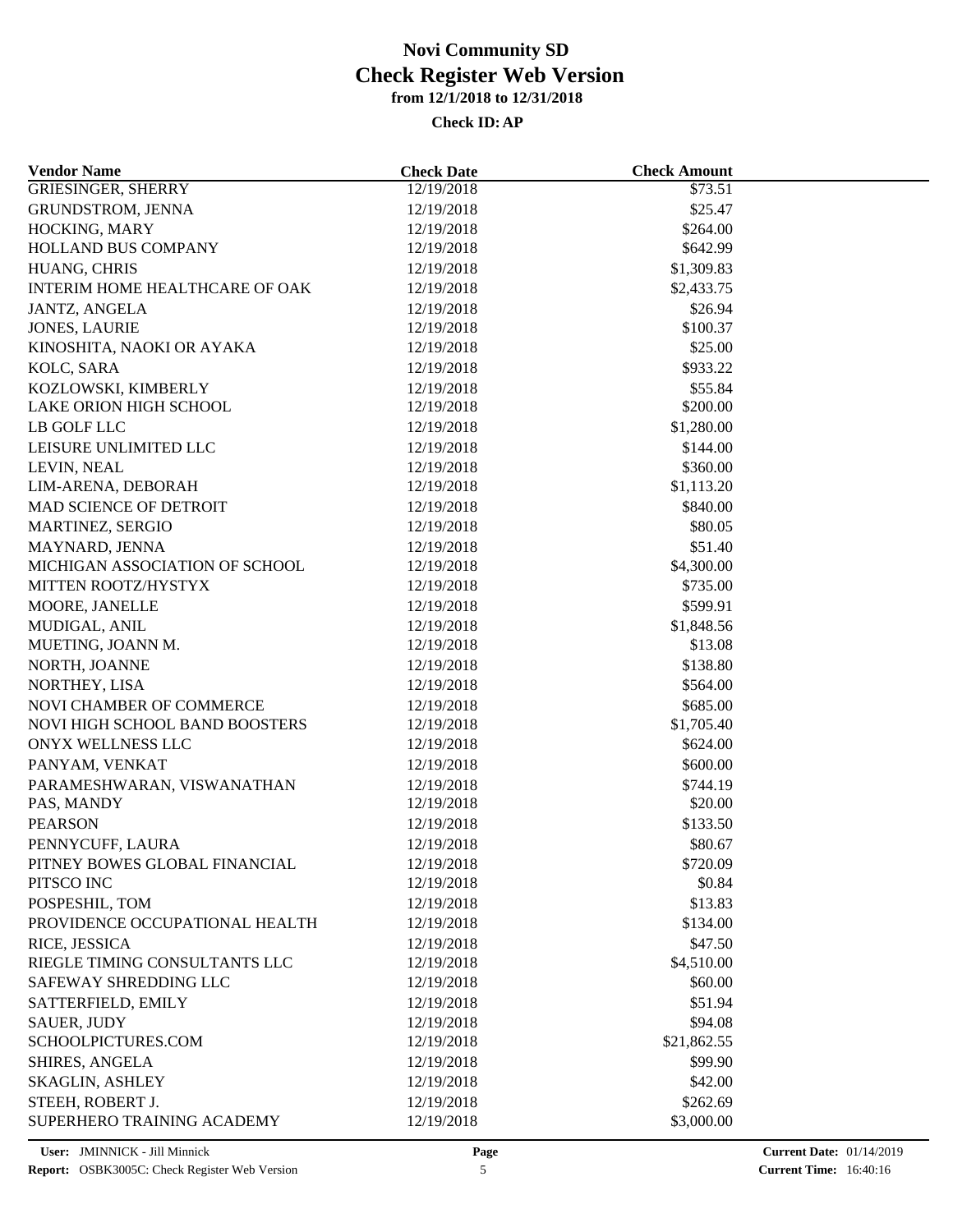| <b>Vendor Name</b>                          | <b>Check Date</b>        | <b>Check Amount</b>    |  |
|---------------------------------------------|--------------------------|------------------------|--|
| <b>SURE RIDE TRANSPORATION LLC</b>          | 12/19/2018               | \$1,500.00             |  |
| <b>SWANSON, HEATHER</b>                     | 12/19/2018               | \$150.00               |  |
| TIMMER, THOMAS                              | 12/19/2018               | \$29.88                |  |
| TOP SHELF PUCKS LLC                         | 12/19/2018               | \$1,300.00             |  |
| <b>UDUPA, ANU</b>                           | 12/19/2018               | \$150.36               |  |
| <b>US FOODS INC</b>                         | 12/19/2018               | \$289.24               |  |
| US GAMES (DIVISION OF BSN SPOR              | 12/19/2018               | \$656.33               |  |
| VENKATA, ADITYA                             | 12/19/2018               | \$16.00                |  |
| WILKINS, RENEE                              | 12/19/2018               | \$79.77                |  |
| YUCHUCK, KERRI                              | 12/19/2018               | \$212.96               |  |
| A PARTS WAREHOUSE                           | 12/21/2018               | \$462.36               |  |
| ADER, KATHLEEN                              | 12/21/2018               | \$95.77                |  |
| ADN ADMINISTRATORS INC                      | 12/21/2018               | \$3,777.20             |  |
| BURKHARDT, LORETTA                          | 12/21/2018               | \$625.50               |  |
| CARTER, NICOLE                              | 12/21/2018               | \$91.77                |  |
| <b>CINTAS CORPORATION #31</b>               | 12/21/2018               | \$153.19               |  |
| <b>CORRION, KRISTIN</b>                     | 12/21/2018               | \$86.47                |  |
| CROAD, LORI                                 | 12/21/2018               | \$69.64                |  |
| DINKELMANN, JEFFREY                         | 12/21/2018               | \$97.86                |  |
| EDWARDS, MARAL                              | 12/21/2018               | \$40.44                |  |
| FAKAMACHI, NANA OR TAKUJI                   | 12/21/2018               | \$28.00                |  |
| <b>FLEETPRIDE INC</b>                       | 12/21/2018               | \$306.05               |  |
| <b>GENTER, LANA</b>                         | 12/21/2018               | \$94.56                |  |
| GFL ENVIRONMENTAL USA INC.                  | 12/21/2018               | \$134.00               |  |
| <b>GRAND BLANC PRINTING INC.</b>            | 12/21/2018               | \$7,205.90             |  |
| HAROLD'S FRAME SHOP INC                     | 12/21/2018               | \$278.00               |  |
|                                             |                          |                        |  |
| HARTLAND HIGH SCHOOL<br>HOLLAND BUS COMPANY | 12/21/2018<br>12/21/2018 | \$250.00<br>\$9,105.86 |  |
| HOPPENSTEDT, DARBY                          |                          |                        |  |
|                                             | 12/21/2018               | \$197.82               |  |
| HU, NAN                                     | 12/21/2018               | \$571.40               |  |
| <b>IHNAT, JASON</b>                         | 12/21/2018               | \$340.17               |  |
| INTERIM HOME HEALTHCARE OF OAK              | 12/21/2018               | \$2,846.25             |  |
| JACKSON TRUCK SERVICE INC                   | 12/21/2018               | \$492.96               |  |
| KULMAN, CHARLOTTE                           | 12/21/2018               | \$126.48               |  |
| LUKE, DEBBIE                                | 12/21/2018               | \$73.66                |  |
| MCKAIG, HEATHER                             | 12/21/2018               | \$1,784.33             |  |
| MESSA (MICHIGAN EDUCATION SPEC              | 12/21/2018               | \$572,269.58           |  |
| MICHIGAN ALTERNATIVE ATHLETIC               | 12/21/2018               | \$100.00               |  |
| MICHIGAN SCHOOL VOCAL MUSIC AS              | 12/21/2018               | \$540.00               |  |
| MONTEFORTE, RENATA OR EDSON                 | 12/21/2018               | \$49.00                |  |
| <b>NEOLA INC</b>                            | 12/21/2018               | \$1,225.00             |  |
| NOVI HIGH SCHOOL ATHLETIC BOOS              | 12/21/2018               | \$8,135.00             |  |
| NOVI HIGH SCHOOL BAND BOOSTERS              | 12/21/2018               | \$520.00               |  |
| NOVI MIDDLE SCHOOL PTO                      | 12/21/2018               | \$24,082.00            |  |
| <b>OAKLAND SCHOOLS</b>                      | 12/21/2018               | \$2,003.40             |  |
| <b>OAKLAND SCHOOLS</b>                      | 12/21/2018               | \$440.43               |  |
| PATEL, SHAILEE                              | 12/21/2018               | \$552.61               |  |
| PLEET, JENNIFER                             | 12/21/2018               | \$353.16               |  |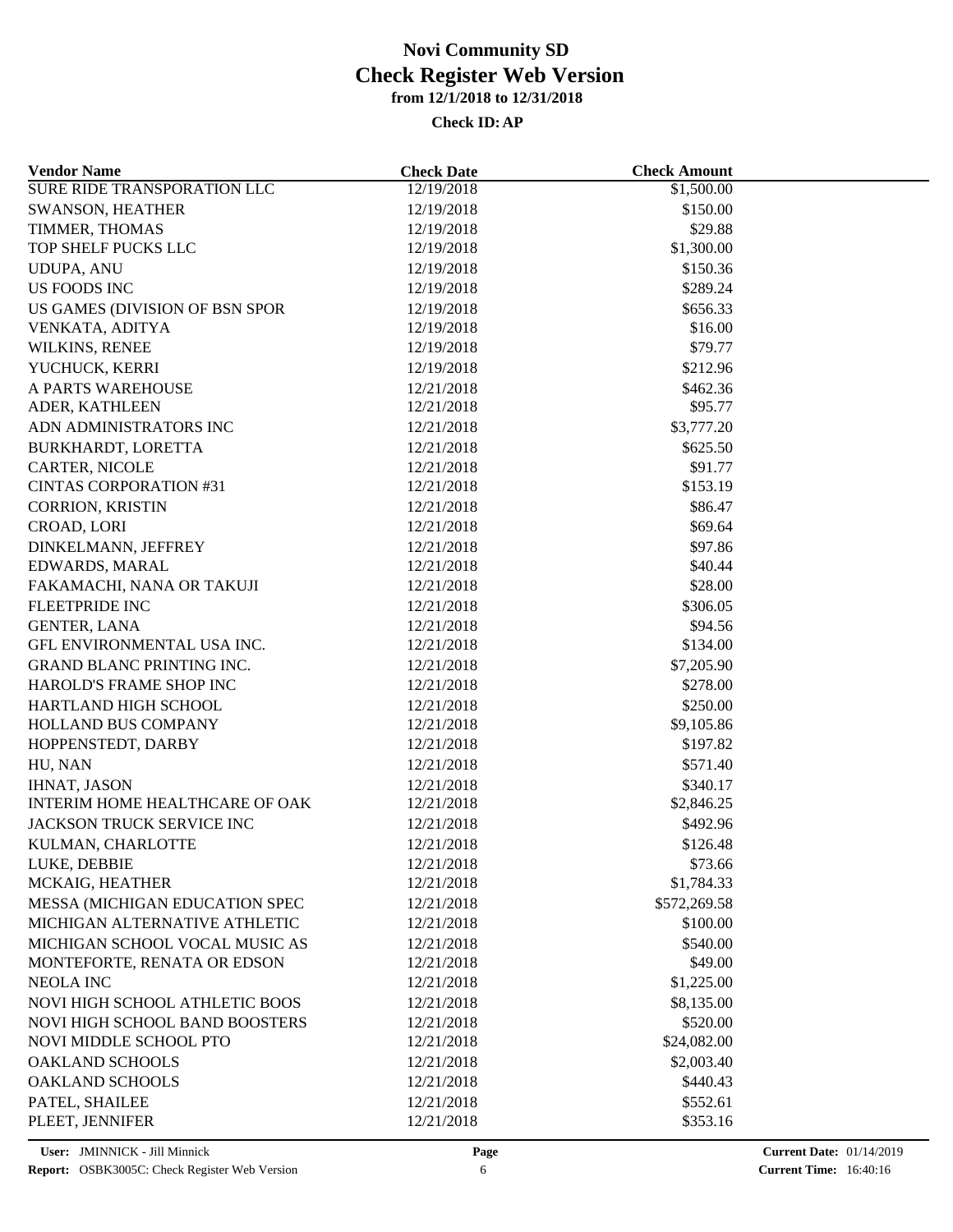| <b>Vendor Name</b>             | <b>Check Date</b> | <b>Check Amount</b>   |                |
|--------------------------------|-------------------|-----------------------|----------------|
| POHLONSKI, EMILY               | 12/21/2018        | \$190.98              |                |
| PRESIDIO NETWORKED SOLUTIONS L | 12/21/2018        | \$3,108.00            |                |
| <b>SCHWAB, IVONNE</b>          | 12/21/2018        | \$59.66               |                |
| <b>SECURITY DESIGNS</b>        | 12/21/2018        | \$19,206.00           |                |
| STEINHEBEL, JO ELLEN           | 12/21/2018        | \$121.98              |                |
| SUN, TZELI J.                  | 12/21/2018        | \$155.00              |                |
| THEOPHELIS, ANASTASIA          | 12/21/2018        | \$358.54              |                |
| UNIVERSITY OF MICHIGAN         | 12/21/2018        | \$10,000.00           |                |
| VAN EIZENGA, JAMES             | 12/21/2018        | \$645.00              |                |
| <b>WALKER, KATIE</b>           | 12/21/2018        | \$25.00               |                |
| WEBBER, RONALD J.              | 12/21/2018        | \$148.13              |                |
| WEIGEL-HUBLER, NICHOLAS        | 12/21/2018        | \$102.52              |                |
| WILKINS, RENEE                 | 12/21/2018        | \$88.64               |                |
| ZARB, AMBER                    | 12/21/2018        | \$28.54               |                |
| <b>CHAPTER 13 TRUSTEE</b>      | 12/24/2018        | \$50.00               |                |
| <b>MISDU</b>                   | 12/24/2018        | \$1,729.00            |                |
| PENNSYLVANIA HIGHER ED ASSISTA | 12/24/2018        | \$168.60              |                |
| PIONEER CREDIT RECOVERY INC.   | 12/24/2018        | \$42.55               |                |
| <b>UNITED STATES TREASURY</b>  | 12/24/2018        | \$67.71               |                |
|                                |                   | <b>Issued:</b>        | \$95,161.09    |
|                                |                   | <b>Reversed:</b>      | \$228.00       |
|                                |                   | Cancelled:            | \$2,825,849.16 |
| <b>AP Checks Processed:</b>    | 307               | <b>AP Bank Total:</b> | \$2,921,238.25 |
| <b>Total Checks Processed:</b> | 307               | <b>Grand Total:</b>   | \$2,921,238.25 |